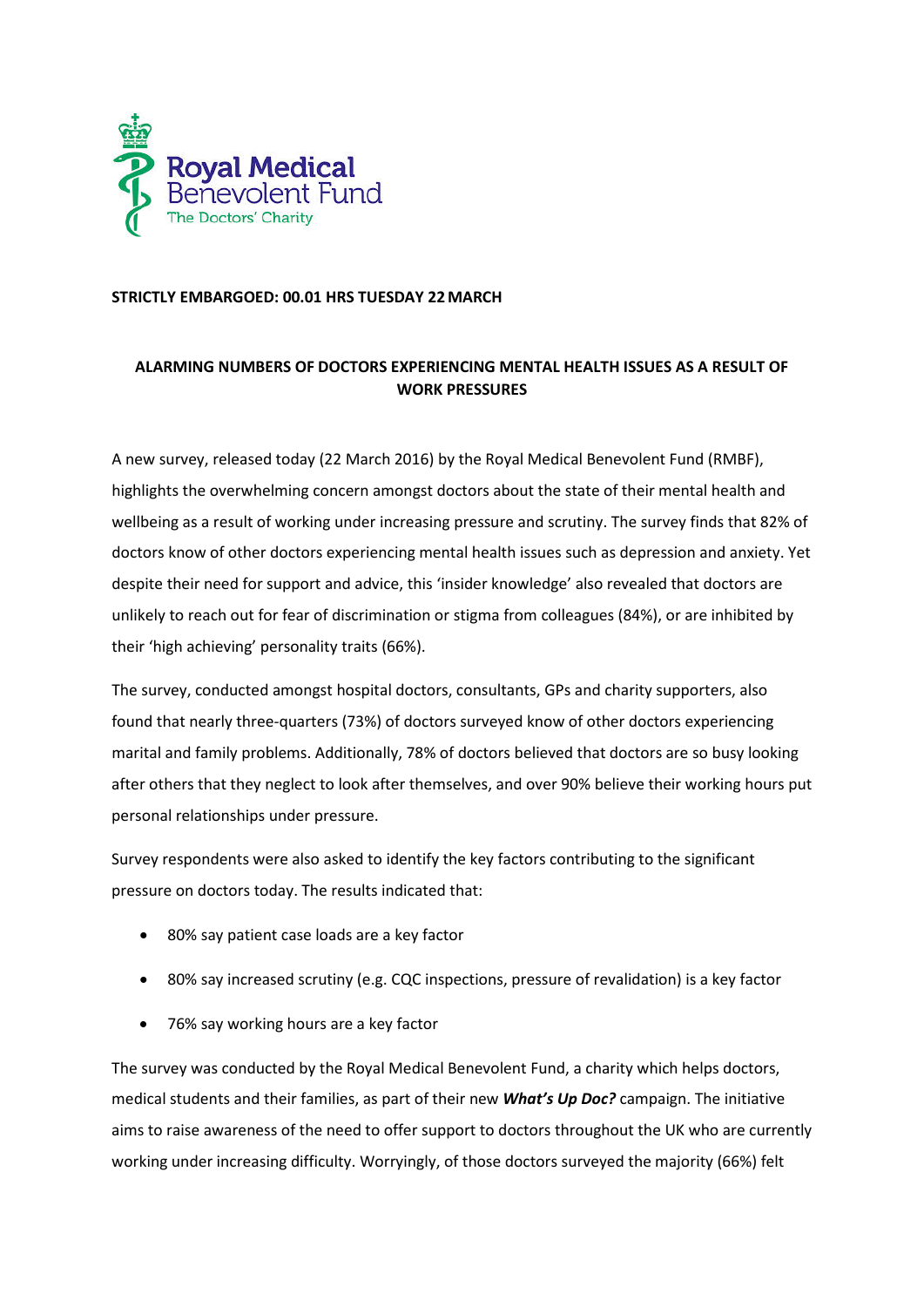that the NHS provided a poor level of support to doctors and their families. As part of the campaign, the charity has developed a free downloadable online guide for professionals called *The Vital Signs***.** Authored by Dr Richard Stevens, the guide highlights key pressure trigger points for doctors, and signposts organisations and support networks for those in need of help and advice.

#### Steve Crone, RMBF's Chief Executive, said:

"We are hoping that our new 'What's Up Doc?' campaign will raise awareness of the need to offer vital support to doctors and their dependents. After all, these are the professionals who work tirelessly to support us in our times of need. I would urge any doctor in difficulty to reach out – no one should feel too proud or ashamed to ask for help. Every year the RMBF supports hundreds of doctors and their families who are struggling with financial concerns, ill health or addiction, through no fault of their own. We would like even more people to know we are here to offer confidential help."

Dr Richard Stevens, a coach with the Thames Valley Professional Support Unit and author of *The Vital Signs* guide, added:

"The RMBF provides financial support, money advice and information when it is most needed due to age, ill health, disability or bereavement. The charity is supported by a network of 250+ volunteers who come from all areas of the medical profession to offer vital support to doctors and their families. Volunteers include Area Visitors, who visit beneficiaries at home, Medical Liaison Officers who ensure those in need hear about the charity, and PhoneFriends – a telephone befriending scheme. Please see our Doctor Support Network map to find a volunteer near you." [\(http://www.rmbf.org/pages/the-rmbf-doctor-support-network.html\)](http://www.rmbf.org/pages/the-rmbf-doctor-support-network.html)

The RMBF has been providing support to doctors and their families for 180 years. For more information, visit [www.rmbf.org](http://www.rmbf.org/) or download *The Vital Signs* guide at <http://www.rmbf.org/pages/the-vital-signs.html> (available from 22 March).

## **ENDS**

For more information about the campaign please contact Lois Spall or Jo Gulliver at Trinity PR on tel: 020 7112 4905 mobile: 0770 948 7961 or email [lois@trinitypr.co.uk](mailto:lois@trinitypr.co.uk) or [jo.gulliver@trinitypr.co.uk](mailto:jo.gulliver@trinitypr.co.uk)

### **Notes to editors**